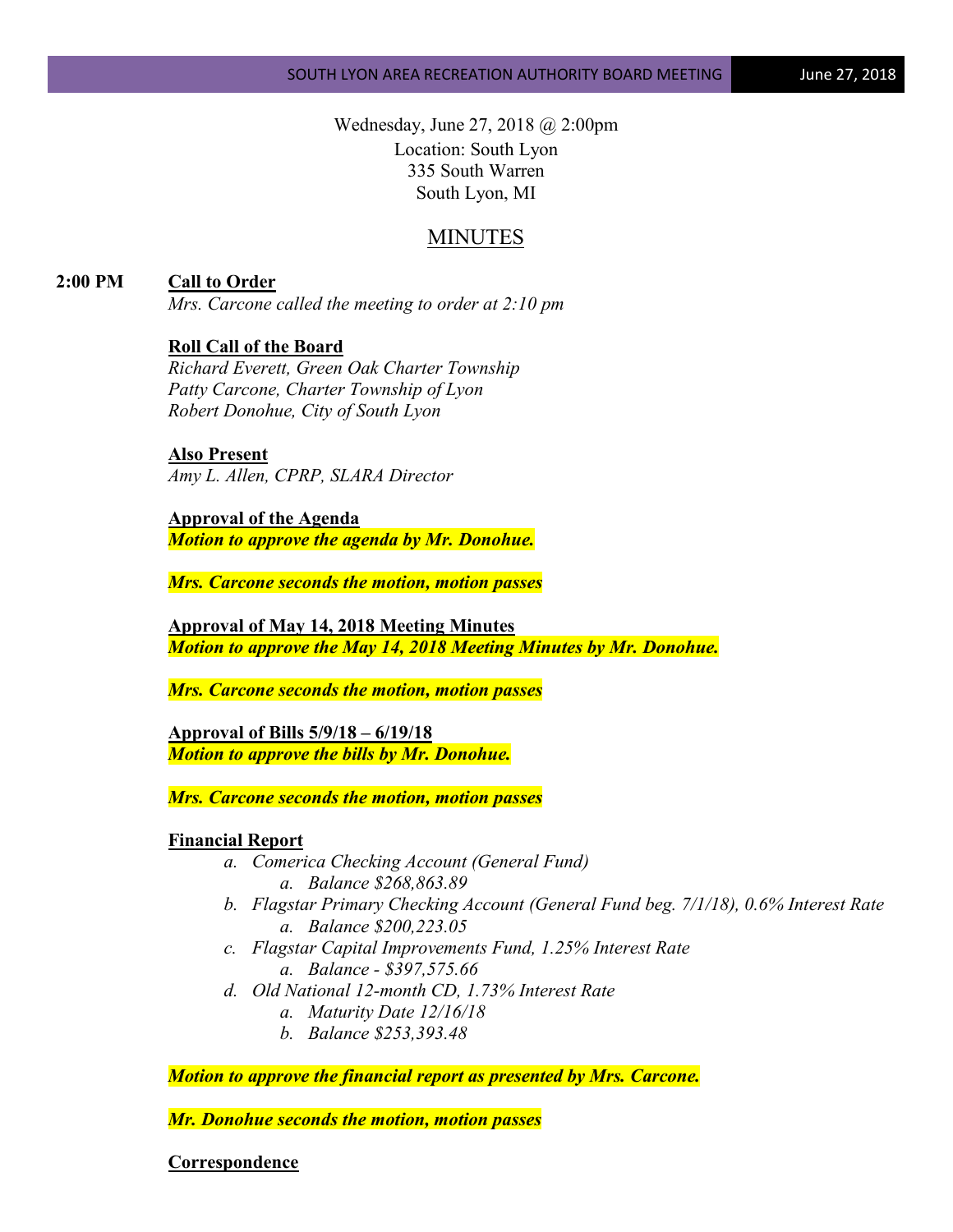*None*

#### **"Call to the Public"**

*None*

## **I) Old Business**

## **1. SLARA Office Updates**

## **a. SLARA Staff Meeting Minutes**

*The May staff meeting was used to discuss details of the move.*

**b. SLARA Banking Update**

*Mrs. Allen shared that as of July 1st all checks will be written from the new primary checking account with Flagstar. As soon as all checks clear from Comerica that account will be closed.*

# **c. SLARA Office Move – Update**

*Staff is officially in the new building. The first day of business was on June 18th. The staff is hoping to have an Open House late July or August and will plan to invite all municipalities and the Chamber along with the public.*

### **2. Member Updates**

*Lyon Township – None at this time.*

**South Lyon** – The closing date for the City Manager position is set for July 5<sup>th</sup>. The City is *hoping to have the new manager begin the first of September. This person will help choose a new DPW and Water Director. This position may be split back into two positions as it was in the past. Six buildings are undergoing renovation downtown. Everything is coming together very well and buildings are looking good. The DDA is using historical photos for reference for the facades.*

*Green Oak – The police building should be open late September or early October. In the Fall of 2019 or Spring of 2020 there may also be a new Fire Department.*

### **II) New Business**

**1. Consider Resolution #18-005, Resolution to accept and approve proposed SLARA Credit Card Policy and Procedures**

**Motion by Mr. Everett, second by Mr. Donohue**

**Resolution 18-005 to accept and approve proposed SLARA Credit Card Policy and Procedures**

| <b>Roll Call Vote:</b> | <b>Aves:</b> | <b>Mr. Everett, Mrs. Carcone, Mr. Donohue</b> |
|------------------------|--------------|-----------------------------------------------|
|                        | <b>Navs:</b> | <b>None</b>                                   |
|                        | Absent:      | <b>None</b>                                   |

### **MOTION APPROVED**

**2. Consider Resolution #18-006, Resolution to accept and approve Budget Amendments to the 2017-2018 FY SLARA Budget**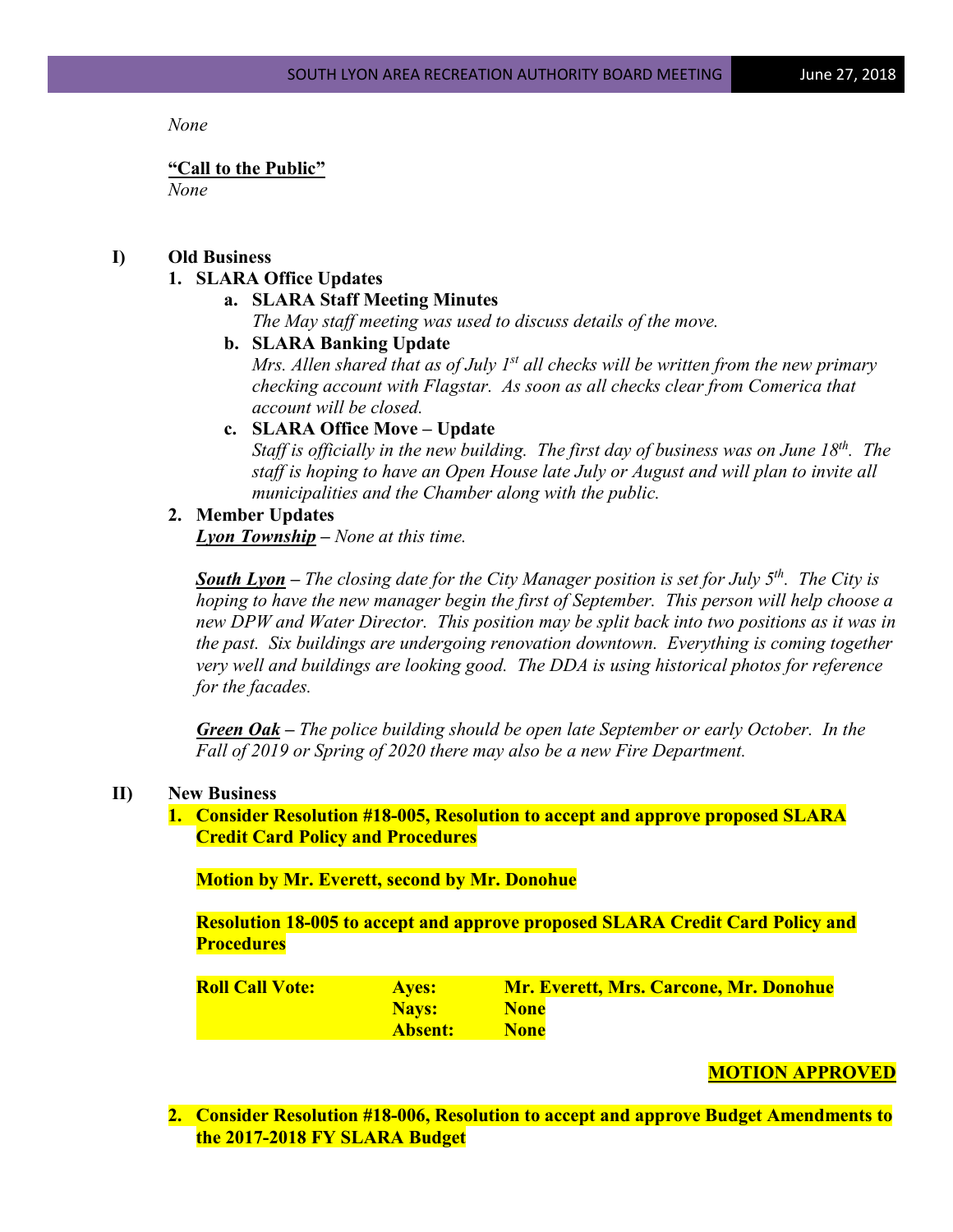### **Motion by Mr. Everett, second by Mr. Donohue**

**Resolution 18-006 to accept and approve Budget Amendments to the 2017-2018 FY SLARA Budget**

| <b>Roll Call Vote:</b> | <b>Aves:</b> | <b>Mr. Everett, Mrs. Carcone, Mr. Donohue</b> |
|------------------------|--------------|-----------------------------------------------|
|                        | <b>Navs:</b> | <b>None</b>                                   |
|                        | Absent:      | <b>None</b>                                   |

#### **MOTION APPROVED**

### **3. 2018-2019 FY SLARA Budget Public Hearing and Approval**

*Motion by Mrs. Carcone to open the 2018 – 2019 SLARA Budget Public Hearing at 3:06 pm.* 

*Mr. Donohue seconds the motion, motion passes. Public hearing is open.*

*Mrs. Allen noted there were a few significant changes to the budget in regards to the new office location. Sports Revenue is expected to decrease due to the loss of the AAU/SLARA volleyball partnership. Items were added for staffing of the building for rentals and for rental income.*

*Mrs. Carcone discussed proposed staff wage adjustments. Mrs. Carcone requested an amended budget at the July meeting reflecting these adjusted wages.* 

*Motion by Mrs. Carcone to close the 2018 – 2019 SLARA Budget Public Hearing at 3:28 pm.* 

*Mr. Everett seconds the motion, motion passes. Public hearing is closed.*

*Motion by Mrs. Carcone to approve the 2018 – 2019 SLARA Budget as presented.* 

*Mr. Donohue seconds the motion, motion passes.*

**4. SLARA 2018 – 2019 Board Meeting Schedule Approval**

*Motion by Mr. Donohue to approve the 2018-2019 Board Meeting Schedule as presented.*

*Mr. Everett seconds the motion, motion passes.*

- **5. Election of the 2018-2019 SLARA Board of Directors**
	- **a. Current Board Positions**
		- **i. Secretary – Patricia Carcone**
		- **ii. Treasurer – Lynne Ladner**
		- **iii. Chairperson – Mark St. Charles**

*Motion by Mrs. Carcone to table this item until the next board meeting.*